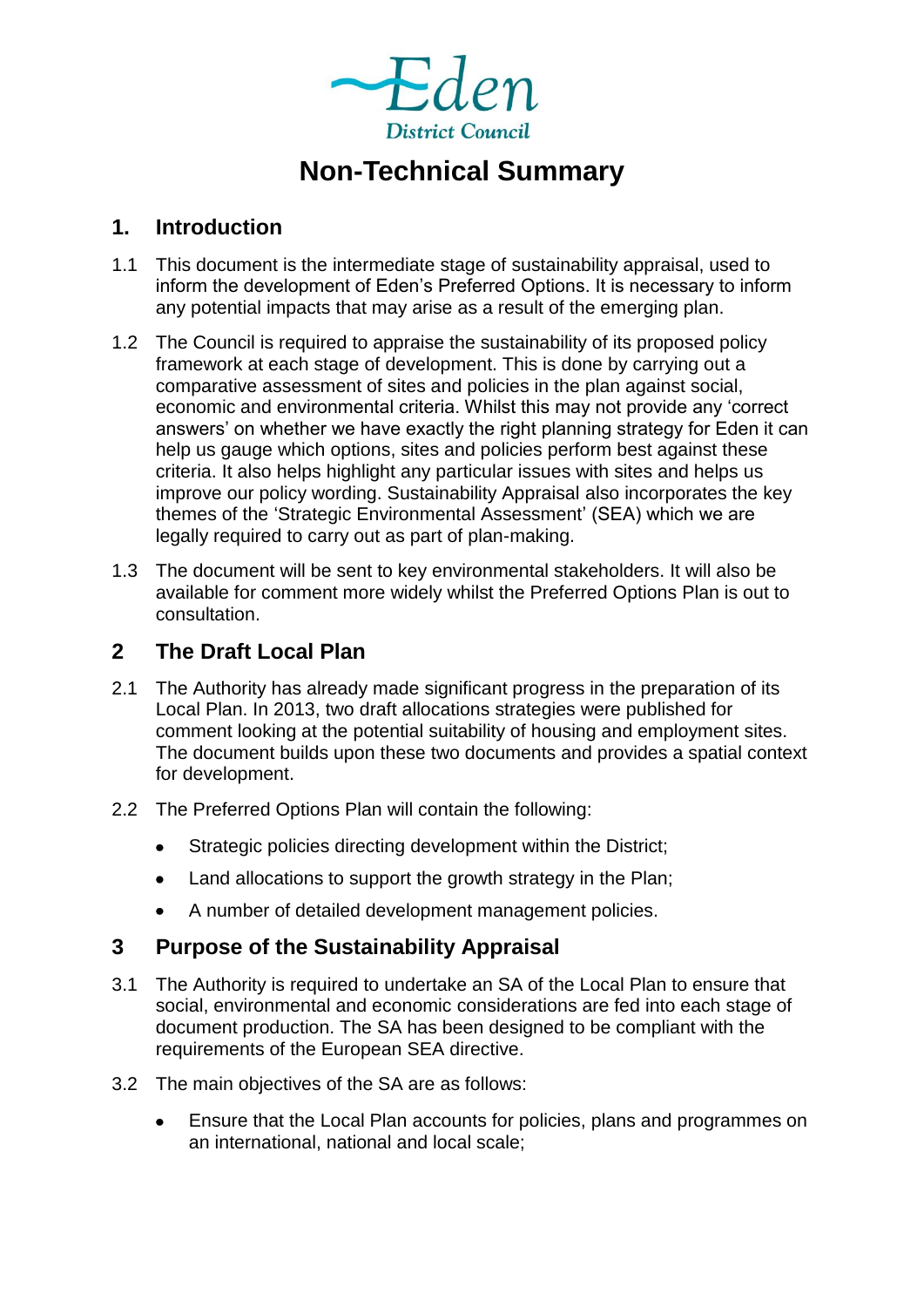- Establish a baseline assessment of Eden, outlining environmental, social  $\bullet$ and economic characteristics and raising any issues the Plan needs to focus on;
- Create a framework to assess the sustainability of the Plan;
- Test sites and policies against the sustainability framework to assess the impacts and suggest alterations if necessary;
- Ensure that realistic and meaningful alterative options are tested as part of the process.

## **4 Conclusions on the Performance of the Local Plan**

- 4.1 The SA is an iterative procedure and has been carried out throughout the Plan preparation and has informed policy writing and site selection. Overall, the Preferred Options Local Plan scores well against the Sustainability Criteria. The SA broadly supports the Preferred Option on housing and employment targets, distribution and allocated sites set out in the draft Local Plan Policies are within place to protect the natural environmental and promote economic and social development.
- 4.2 The iterative process of the SA enables problems to be identified or areas were wording could be strengthened in order to make the final plan more robust and ensure it has a positive impact on the District. Alterations to policies have been ongoing throughout the SA process to take account of the findings and it is considered that this is a solid base to proceed to a final Plan which will again be subject to a SA process to assess any changes.

| <b>Policy</b>   | <b>Objective</b> | <b>Recommendation</b>                                                                                           | <b>Response</b>                                                                                                                                                                                                                   |
|-----------------|------------------|-----------------------------------------------------------------------------------------------------------------|-----------------------------------------------------------------------------------------------------------------------------------------------------------------------------------------------------------------------------------|
| LS <sub>1</sub> | All objectives   | That consideration be given<br>to merging LS1 and LS2                                                           | This has not been<br>implemented at this<br>stage as it was<br>considered that a<br>separate policy<br>allowed for more<br>through SA testing of<br>housing options.<br>However, it will be<br>considered as the Plan<br>develops |
| LS <sub>2</sub> | 6, 10, 15        | That consideration be given<br>to including wording which<br>refers to quality design,<br>sustainable transport | This has not been<br>implemented within<br>this policy. However,<br>there is a design and<br>transport policy within<br>the Plan which would<br>be used to assess<br>applications (DEV3<br>and DEV5)                              |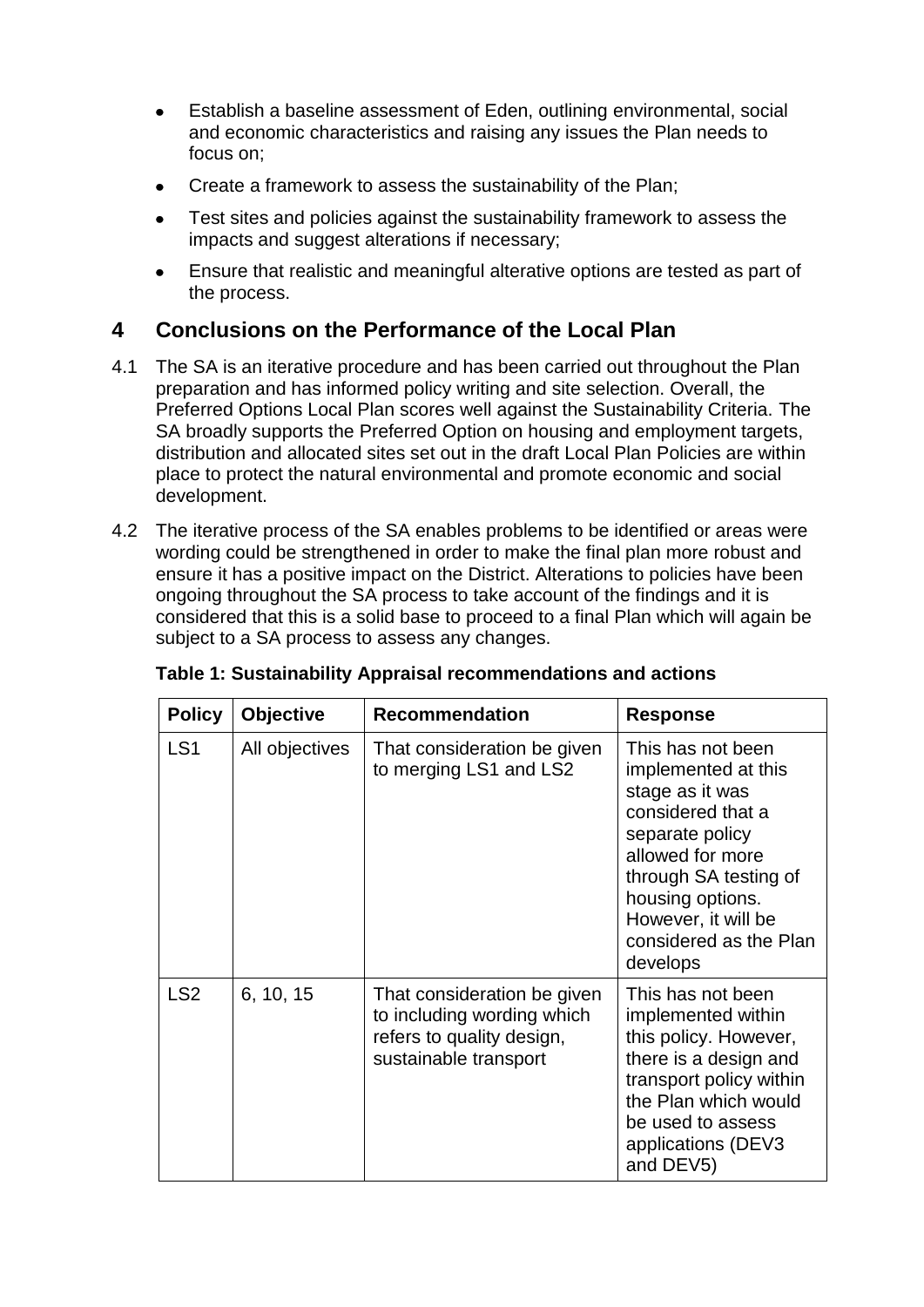| <b>Policy</b>    | Objective           | <b>Recommendation</b>                                                                                                                                                                                                                  | <b>Response</b>                                                                                                                |
|------------------|---------------------|----------------------------------------------------------------------------------------------------------------------------------------------------------------------------------------------------------------------------------------|--------------------------------------------------------------------------------------------------------------------------------|
| RUR <sub>2</sub> | 7, 9                | That consideration be given<br>to refining point 3 in regards<br>to design and point 5 in<br>regards to environmental<br>protection                                                                                                    | Policy amended                                                                                                                 |
| RUR <sub>3</sub> | 9                   | That consideration be given<br>to refining point 3 in regards<br>to design                                                                                                                                                             | Policy amended                                                                                                                 |
| DEV <sub>2</sub> | 11                  | Remove the wording [FRA]<br>required unless in an area<br>not at risk of flooding as<br>applications over 1ha<br>required to have FRA                                                                                                  | Policy amended                                                                                                                 |
| DEV <sub>5</sub> | 9                   | Remove reference to good<br>design particularly where<br>over 10 houses as small<br>sites can have an equally<br>great impact                                                                                                          | Policy amended                                                                                                                 |
| HS <sub>3</sub>  | 8, 14               | Consider adding 'profitable'<br>into point 2 in order to<br>ensure housing is granted<br>where there is a reasonable<br>expectation that the<br>enterprise will continue as<br>housing would not normally<br>be allowed in these areas | Policy amended                                                                                                                 |
| HS4              | 3                   | Consider insertion of 'up to<br>date' in relation to local<br>housing needs surveys                                                                                                                                                    | Policy amended                                                                                                                 |
| HS <sub>5</sub>  | 3                   | Consider removal of<br>'attractive to local people'<br>and replace with 'and is<br>appropriately designed'                                                                                                                             | Policy amended                                                                                                                 |
| EC <sub>2</sub>  | 3, 9, 14, 15,<br>16 | Strengthen wording in<br>second sentence by adding<br>'only' in front of be given                                                                                                                                                      | Policy unamended -<br>policy already details<br>when permission<br>would be given                                              |
| EC <sub>3</sub>  | 16                  | Remove or enhance<br>wording in relation to<br><b>BREEAM</b>                                                                                                                                                                           | Policy unamended -<br>policy seeks to<br>encourage whilst not<br>deterring development<br>which would be<br>otherwise unviable |
| EC <sub>4</sub>  | 14, 15              | Policy rewrite for clarity<br>suggested                                                                                                                                                                                                | Policy unamended                                                                                                               |